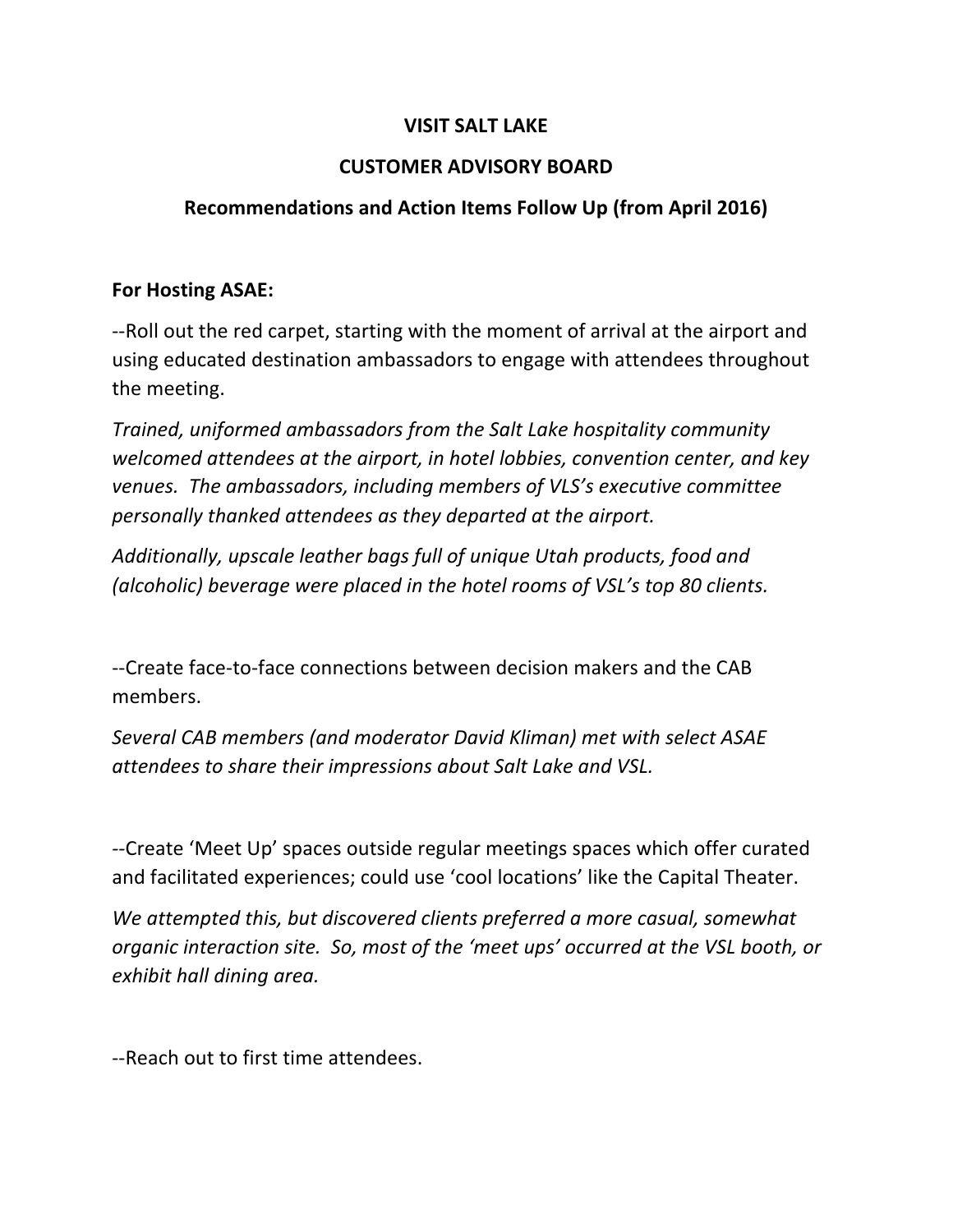The VSL sales staff contacted as many first time (and repeat) attendees as possible prior to the event. The attendees were thanked in advance for visiting Salt Lake, *and answered their pre-trip questions.*

--Provide an 'elevator speech' with key details and consistent message for Salt Lake ambassadors.

*This* was a key component of the general training for the volunteer ambassadors.

--Brand hotels as was done at the Super Bowl with floor clings, inside elevators; create a 'complete attendee branded experience'.

*Although VSL very much liked this idea, we could not implement it due to budgetary constraints.*

--Share the message that in Salt Lake, the price per gallon of coffee (at the convention center) is \$39. 

*This* was done, and it is now part of our sales presentations and bids.

--Use the photos in the Instagram book and promote the photos as 'real' Instagram pictures; not manufactured.

*VSL* is making a strong effort to use only 'real' ('non-staged') images in all our *communication, marketing and sales material.* 

--Provide welcome desk with TNTD information.

*The 'randomizer' and other TNTD material were shared at the airport, in hotel lobbies, and from the VSL tradeshow booth.* 

--Recognize the top 150 clients.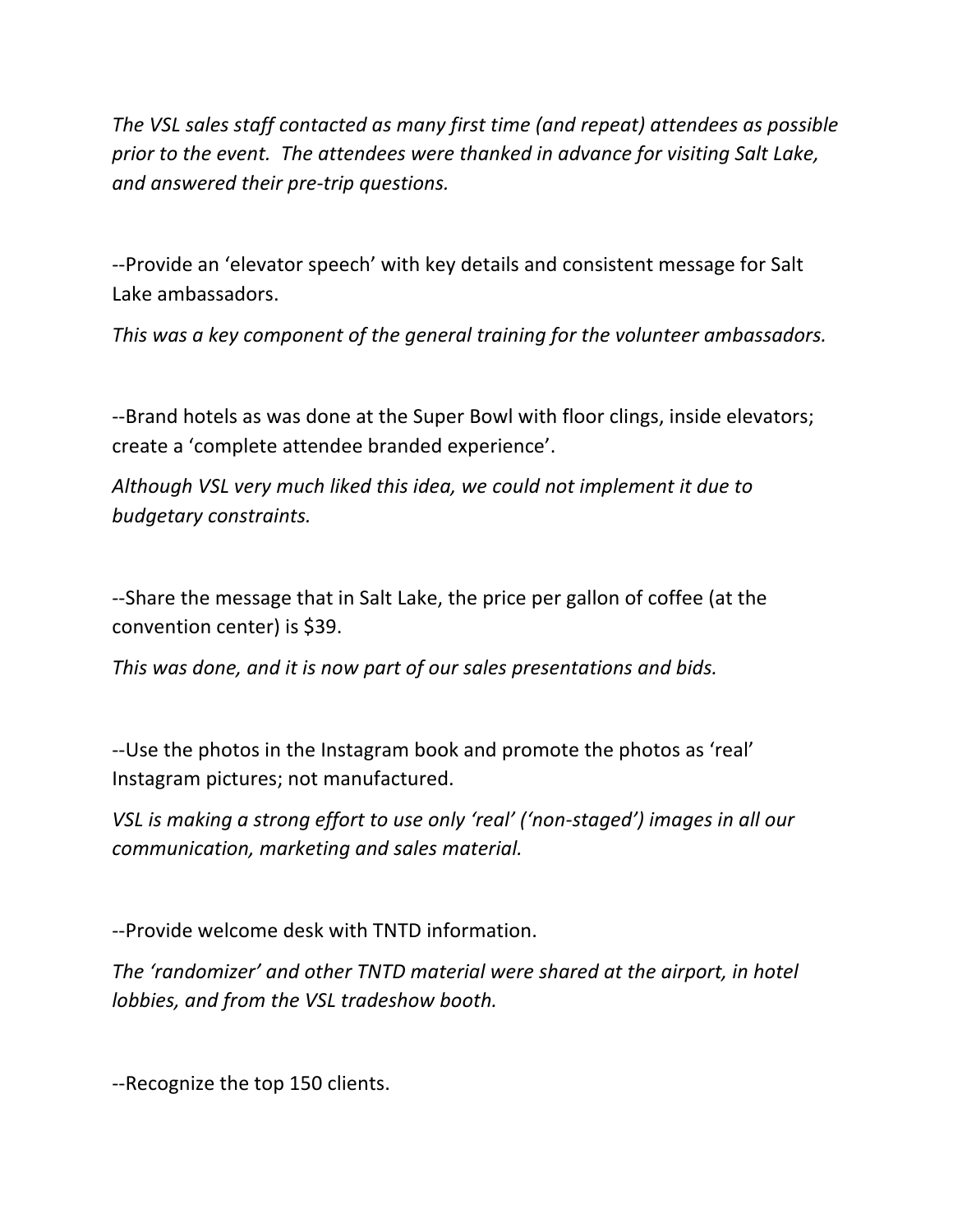To ensure a focus on quality versus quantity, we opted to recognize the top 80 *clients* with a very high caliber in-room amenity. These clients also received VIP *ddmission and* seating at the ASAE Foundation event and the closing party concert.

--Delta inflight announcement on inbound and outbound flights.

*Delta pilots gladly welcomed passengers on the in-bound flights, and thanked them during departure flights.*

--SLC airport welcome banners and branding.

*Signage* was implemented at both airport terminals, and in hotel lobbies.

--Use urban language and images to promote the city.

*This is now being incorporated into all aspects of Visit Salt Lake's messaging.* 

## **DMO**

--Offer a Social Media Help Desk as part of a group's incentive package.

The VSL Services Department is exploring this possibility.

--Attract younger planners to the Advisory Board.

*Efforts are being made to broaden the diversity of VSL's advisory board in regards* to age, ethnicity, gender, and market segment.

--Promote fact the TNTD randomizer feed photos for ASAE are actual Instagram pictures. 

*This is being done, and clients are impressed with the authenticity.*